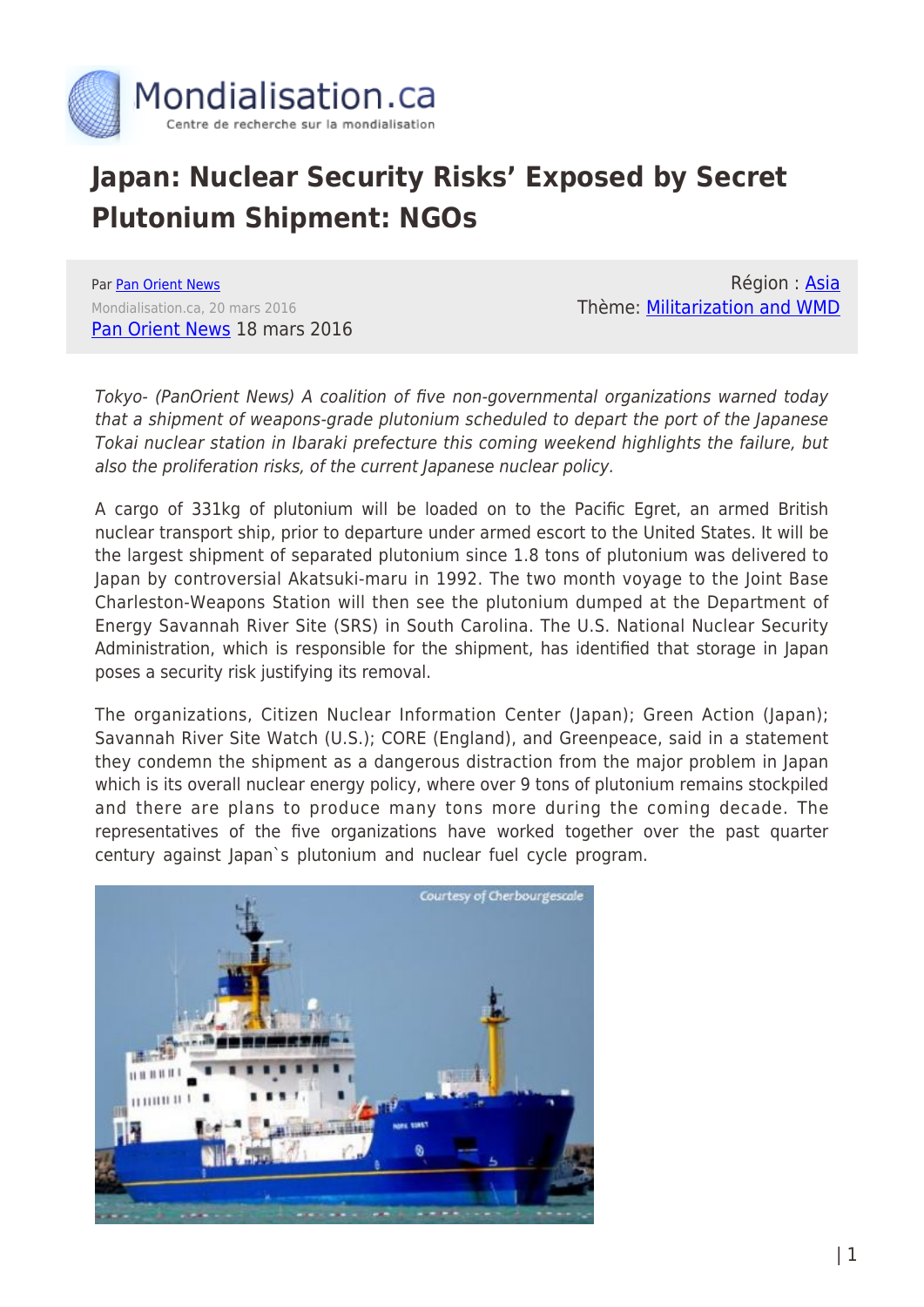Two-hundred and thirty six kilograms of the Tokai plutonium was supplied to Japan from the UK, with 2 kilograms from France and the remainder from the U.S. for neutronic testing purposes at the Japan Atomic Energy Agency Fast Critical Assembly facility at Tokai-mura in Ibaraki, the statement said noting that the facility has been used as a basis for Japan`s failed fast breeder reactor program, in particular the MONJU reactor.

For more than five decades, Japanese nuclear policy has been based on the production and use of plutonium as a nuclear fuel. However, « the failure » of both its breeder program and plans to use plutonium as mixed oxide (MOX) fuel in light water reactors, has led to Japan acquiring the largest stockpile of weapons usable plutonium of any non nuclear weapon state.

For the U.S. and Japanese government, the Tokai shipment will be mistakenly hailed as demonstrating their commitment to reducing the threat from fissile materials, the statement noted. Both Prime Minister Abe and President Obama plan to announce the 'success' of the removal from Japan, at the fourth Nuclear Security Summit from March 31st -April 1st in Washington, D.C., while Japan will be desperate to avoid any discussion of the proliferation and security threat posed by its plutonium fuel cycle program.

"If 331 kg of plutonium warrants removal from Japan on the grounds of its vulnerability and in the interests of securing nuclear weapons material, then there is no credible justification for Japan's current program and future plans to increase its plutonium stockpiling. Hailing a shipment of hundreds of kilograms of plutonium as a triumph for nuclear security, while ignoring over 9 tons of the weapons material stockpiled in Japan and in a region of rising tensions, is not just a failure of nuclear non proliferation and security policy but a dangerous delusion," said Shaun Burnie, senior nuclear specialist at Greenpeace Germany, who is currently in Japan.

In total, Japan`s current stockpile is around 46,700 kg, of which 9,528kg is located in Japan, the remaining balance being stored in France and the UK. The shipment from Tokai port will reduce its stockpile to 9,197 kg. Less than 8kg is sufficient for one nuclear weapon. While the Tokai shipment consists of weapons grade plutonium, and the vast bulk of Japan`s remaining stockpile is designated reactor-grade plutonium, from a security and non proliferation perspective there is no practical distinction and reactor-grade plutonium is capable of being used for the manufacture of nuclear weapons — a point highlighted by Shigeru Ishiba, a former Liberal Democratic Party Defense Minister, when speaking in 2011 described Japan`s nuclear energy program as "a tacit nuclear deterrent », the statement said.

Two reactors, Takahama 3 and 4, owned by Kansai Electric, began operation in January and February 2016 loaded with plutonium MOX fuel, with unit 3 operating with 24 assemblies containing 1,088kg of plutonium and unit 4 with 4 assemblies containing 184kg of plutonium. Unit 4 shutdown due to an electrical failure three days after start up, while unit 3 was forced to shutdown on March 10th following a court order. Both reactors remain shutdown and are subject of a court injunction preventing operation issued by the Otsu district court, Shiga prefecture on March 9th. They are expected to be non operational for many months. Of the 26 reactors under review by the Nuclear Regulation Authority (NRA), Ikata-3, Genkai-3 and Tomari-3 are all intended to operate with plutonium MOX fuel.

"On current plans, and if ever the Rokkasho-mura reprocessing plant begins operation, Japan`s program could yield as much as 93,000kg by 2025 – most of which will remain